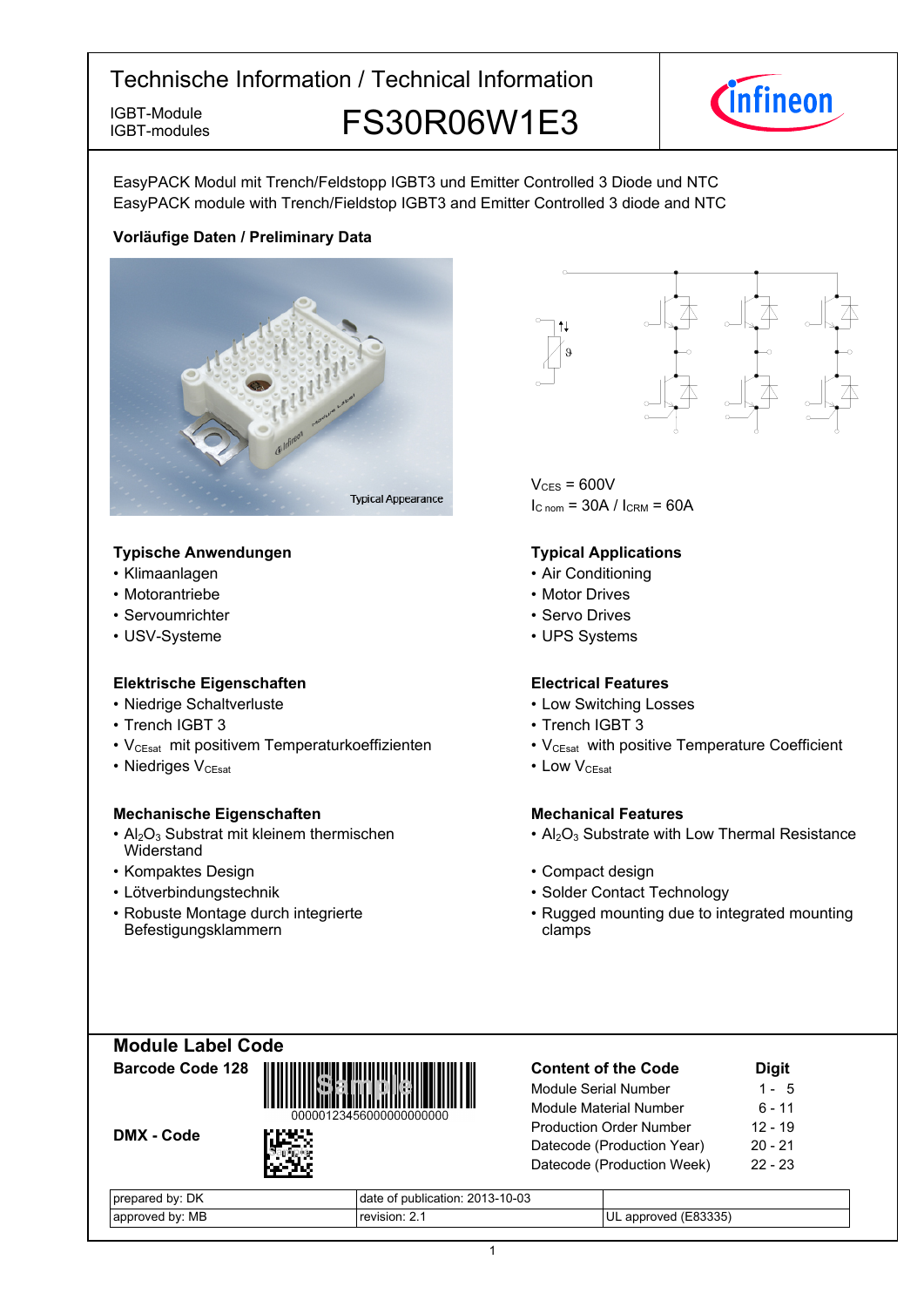IGBT-modules

IGBT-Module<br>IGBT-modules FS30R06W1E3



## **Vorläufige-Daten Preliminary-Data**

#### **IGBT, Wechselrichter / IGBT, Inverter Höchstzulässige-Werte-/-Maximum-Rated-Values**

| Kollektor-Emitter-Sperrspannung<br>Collector-emitter voltage             | $T_{\rm vi}$ = 25°C .                                                                                                | V <sub>CES</sub> | 600      |        |
|--------------------------------------------------------------------------|----------------------------------------------------------------------------------------------------------------------|------------------|----------|--------|
| Kollektor-Dauergleichstrom<br>Continuous DC collector current            | $T_c = 100^{\circ}$ C, $T_{vj \, max} = 175^{\circ}$ C<br>$T_c = 25^{\circ}C$ , $T_{v_i \text{ max}} = 175^{\circ}C$ | $IC$ nom<br>Ic.  | 30<br>45 | A<br>A |
| Periodischer Kollektor-Spitzenstrom<br>Repetitive peak collector current | $t_P = 1$ ms                                                                                                         | <b>ICRM</b>      | 60       | A      |
| Gesamt-Verlustleistung<br>Total power dissipation                        | $T_c = 25^{\circ}$ C, $T_{\text{vi max}} = 175$                                                                      | $P_{\text{tot}}$ | 150      | W      |
| Gate-Emitter-Spitzenspannung<br>Gate-emitter peak voltage                |                                                                                                                      | $V$ GES          | $+/-20$  | v      |

| <b>Charakteristische Werte / Characteristic Values</b>                          |                                                                                                                                                                                              |                                                                                     |                     | min.  | typ.                    | max. |                |
|---------------------------------------------------------------------------------|----------------------------------------------------------------------------------------------------------------------------------------------------------------------------------------------|-------------------------------------------------------------------------------------|---------------------|-------|-------------------------|------|----------------|
| Kollektor-Emitter-Sättigungsspannung<br>Collector-emitter saturation voltage    | $I_C$ = 30 A, $V_{GE}$ = 15 V<br>$I_C$ = 30 A, $V_{GE}$ = 15 V<br>$I_c = 30 A$ , $V_{GE} = 15 V$                                                                                             | $T_{vi}$ = 25°C<br>$T_{\text{vj}}$ = 125°C<br>$T_{\text{vj}}$ = 150°C               | $V_{CE\ sat}$       |       | 1,55<br>1,70<br>1,80    | 2,00 | V<br>V<br>V    |
| Gate-Schwellenspannung<br>Gate threshold voltage                                | $I_C = 0,30$ mA, $V_{CE} = V_{GE}$ , $T_{vi} = 25^{\circ}$ C                                                                                                                                 |                                                                                     | V <sub>GEth</sub>   | 4.9   | 5.8                     | 6.5  | V              |
| Gateladung<br>Gate charge                                                       | $V_{GE}$ = -15 V  +15 V                                                                                                                                                                      |                                                                                     | $Q_{\rm G}$         |       | 0,30                    |      | μC             |
| Interner Gatewiderstand<br>Internal gate resistor                               | $T_{vi}$ = 25°C                                                                                                                                                                              |                                                                                     | $R_{\text{Gint}}$   |       | 0,0                     |      | Ω              |
| Eingangskapazität<br>Input capacitance                                          | f = 1 MHz, $T_{vi}$ = 25°C, $V_{CE}$ = 25 V, $V_{GE}$ = 0 V                                                                                                                                  |                                                                                     | $C_{\text{ies}}$    |       | 1,65                    |      | nF             |
| Rückwirkungskapazität<br>Reverse transfer capacitance                           | f = 1 MHz, $T_{vi}$ = 25°C, $V_{CE}$ = 25 V, $V_{GE}$ = 0 V                                                                                                                                  |                                                                                     | $C_{res}$           |       | 0.051                   |      | nF             |
| Kollektor-Emitter-Reststrom<br>Collector-emitter cut-off current                | $V_{CE}$ = 600 V, $V_{GE}$ = 0 V, $T_{vj}$ = 25°C                                                                                                                                            |                                                                                     | lc <sub>ES</sub>    |       |                         | 1,0  | mA             |
| Gate-Emitter-Reststrom<br>Gate-emitter leakage current                          | $V_{CE}$ = 0 V, $V_{GE}$ = 20 V, $T_{vi}$ = 25°C                                                                                                                                             |                                                                                     | $I_{\text{GES}}$    |       |                         | 400  | nA             |
| Einschaltverzögerungszeit, induktive Last<br>Turn-on delay time, inductive load | $I_C = 30 A$ , $V_{CE} = 300 V$<br>$V_{GF} = \pm 15 V$<br>$R_{\text{Gon}} = 15 \Omega$                                                                                                       | $T_{\rm vj}$ = 25°C<br>$T_{\text{vj}}$ = 125°C<br>$T_{vi}$ = 150 $^{\circ}$ C       | $t_{d \text{ on}}$  |       | 0.023<br>0.023<br>0,023 |      | μs<br>μs<br>μs |
| Anstiegszeit, induktive Last<br>Rise time, inductive load                       | $I_C = 30 A$ , $V_{CE} = 300 V$<br>$V_{GF}$ = $\pm$ 15 V<br>$\mathsf{R}_{\mathsf{Gon}}$ = 15 $\Omega$                                                                                        | $T_{\rm vj}$ = 25°C<br>$T_{vi} = 125^{\circ}$ C<br>$T_{vi}$ = 150 $^{\circ}$ C      | $t_{r}$             |       | 0.023<br>0.028<br>0,029 |      | μs<br>μs<br>μs |
| Abschaltverzögerungszeit, induktive Last<br>Turn-off delay time, inductive load | $I_C$ = 30 A, $V_{CE}$ = 300 V<br>$\rm V_{GE}$ = $\pm 15~\rm V$<br>$R_{Goff}$ = 15 $\Omega$                                                                                                  | $T_{vj} = 25^{\circ}C$<br>$T_{vj} = 125^{\circ}C$<br>$T_{\rm vj} = 150^{\circ}$ C   | $t_{d \text{ off}}$ |       | 0, 15<br>0,16<br>0,18   |      | μs<br>μs<br>μs |
| Fallzeit, induktive Last<br>Fall time, inductive load                           | $I_c = 30 A$ , $V_{CE} = 300 V$<br>$V_{GF}$ = ±15 V<br>$R_{Goff}$ = 15 $\Omega$                                                                                                              | $T_{vi}$ = 25 $^{\circ}$ C<br>$T_{vi}$ = 125°C<br>$T_{vi}$ = 150 $^{\circ}$ C       | t                   |       | 0.12<br>0,165<br>0,175  |      | μs<br>μs<br>μs |
| Einschaltverlustenergie pro Puls<br>Turn-on energy loss per pulse               | $I_C$ = 30 A, $V_{CE}$ = 300 V, L <sub>S</sub> = 50 nH<br>$V_{GE}$ = ±15 V, di/dt = 1000 A/µs (T <sub>vi</sub> = 150°C) T <sub>vi</sub> = 125°C<br>$\mathsf{R}_{\mathsf{Gon}}$ = 15 $\Omega$ | $T_{\rm vj}$ = 25°C<br>$T_{vi}$ = 150 $^{\circ}$ C                                  | $E_{on}$            |       | 0,60<br>0,75<br>0,80    |      | mJ<br>mJ<br>mJ |
| Abschaltverlustenergie pro Puls<br>Turn-off energy loss per pulse               | $I_c = 30$ A, $V_{CE} = 300$ V, $L_s = 50$ nH<br>$V_{GE}$ = ±15 V, du/dt = 4200 V/µs (T <sub>vi</sub> = 150°C)T <sub>vi</sub> = 125°C<br>$R_{\text{Goff}}$ = 15 $\Omega$                     | $T_{\rm vj}$ = 25°C<br>$T_{vi}$ = 150 $^{\circ}$ C                                  | $E_{\text{off}}$    |       | 0.62<br>0.83<br>0,87    |      | mJ<br>mJ<br>mJ |
| Kurzschlußverhalten<br>SC data                                                  | $V_{GE}$ $\leq$ 15 V, V <sub>cc</sub> = 360 V<br>$V_{CEmax}$ = $V_{CES}$ - $L_{sCE}$ ·di/dt                                                                                                  | $t_P \leq 8$ µs, $T_{vj} = 25^{\circ}C$<br>$t_P \le 6$ µs, $T_{vi} = 150^{\circ}$ C | $I_{SC}$            |       | 210<br>150              |      | A<br>A         |
| Wärmewiderstand, Chip bis Gehäuse<br>Thermal resistance, junction to case       | pro IGBT / per IGBT                                                                                                                                                                          |                                                                                     | $R_{thJC}$          |       | 0,90                    | 1,00 | K/W            |
| Wärmewiderstand, Gehäuse bis Kühlkörper<br>Thermal resistance, case to heatsink | pro IGBT / per IGBT<br>$\lambda_{\text{Paste}} = 1 \text{ W/(m} \cdot \text{K)}$ / $\lambda_{\text{grease}} = 1 \text{ W/(m} \cdot \text{K)}$                                                |                                                                                     | $R_{thCH}$          |       | 0.85                    |      | K/W            |
| Temperatur im Schaltbetrieb<br>Temperature under switching conditions           |                                                                                                                                                                                              |                                                                                     | $T_{\rm vj\,op}$    | $-40$ |                         | 150  | $^{\circ}$ C   |
|                                                                                 |                                                                                                                                                                                              |                                                                                     |                     |       |                         |      |                |
| prepared by: DK                                                                 | date of publication: 2013-10-03                                                                                                                                                              |                                                                                     |                     |       |                         |      |                |
| approved by: MB                                                                 | revision: 2.1                                                                                                                                                                                |                                                                                     |                     |       |                         |      |                |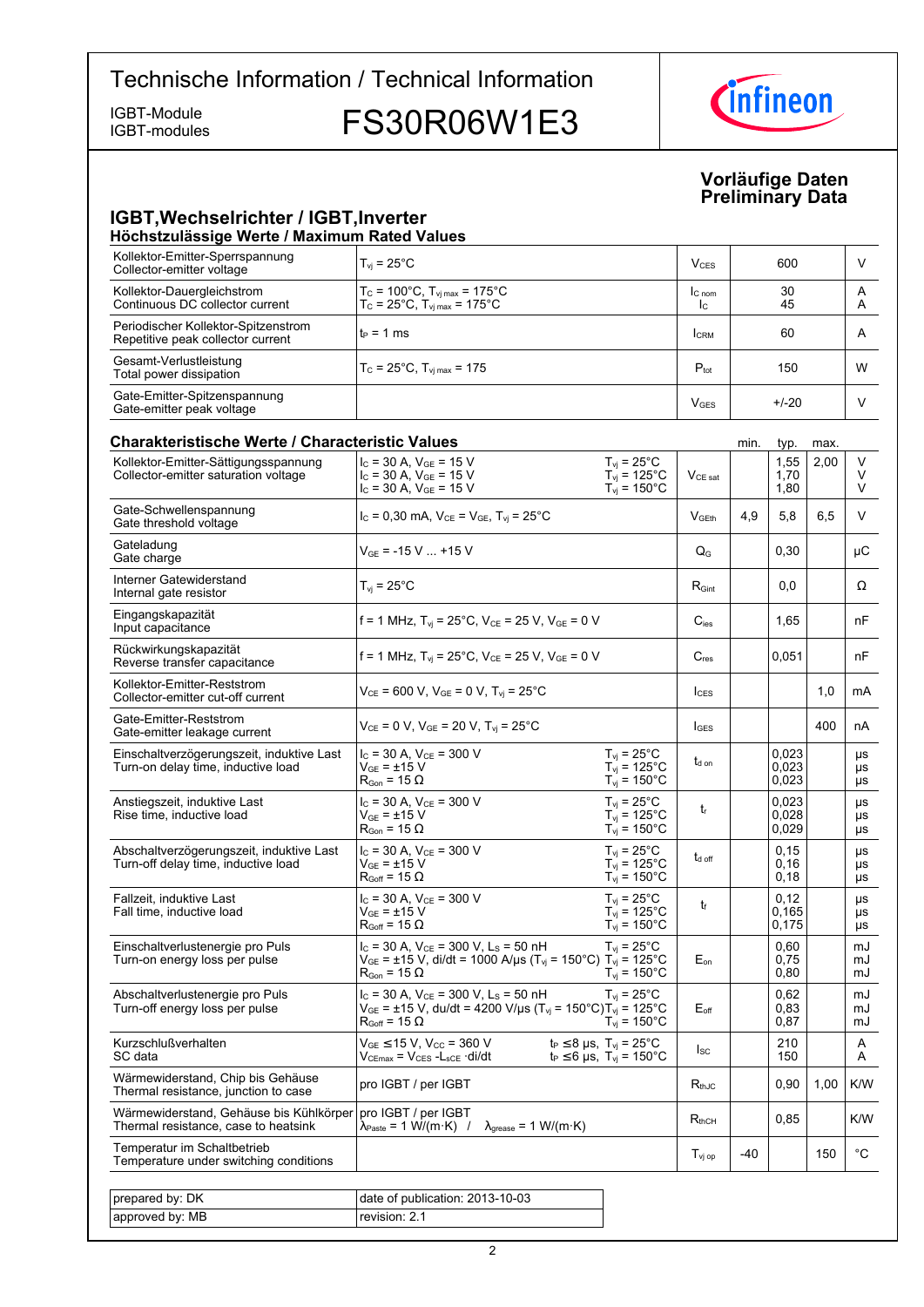IGBT-modules

IGBT-Module<br>IGBT-modules FS30R06W1E3



## **Vorläufige-Daten Preliminary-Data**

## **Diode,-Wechselrichter-/-Diode,-Inverter Höchstzulässige-Werte-/-Maximum-Rated-Values**

| Periodische Spitzensperrspannung<br>Repetitive peak reverse voltage | $T_{vi}$ = 25 $^{\circ}$ C                                                                                                            | <b>V</b> <sub>RRM</sub> | 600          |                  |
|---------------------------------------------------------------------|---------------------------------------------------------------------------------------------------------------------------------------|-------------------------|--------------|------------------|
| Dauergleichstrom<br>Continuous DC forward current                   |                                                                                                                                       | I۴                      | 30           |                  |
| Periodischer Spitzenstrom<br>Repetitive peak forward current        | $t_P = 1$ ms                                                                                                                          | <b>IFRM</b>             | 60           |                  |
| Grenzlastintegral<br>$I2t - value$                                  | $V_R$ = 0 V, t <sub>P</sub> = 10 ms, T <sub>vj</sub> = 125°C<br>V <sub>R</sub> = 0 V, t <sub>P</sub> = 10 ms, T <sub>vj</sub> = 150°C | $12$ t                  | 90,0<br>82,0 | $A^2S$<br>$A^2S$ |

## **Charakteristische Werte / Characteristic**

| <b>Charakteristische Werte / Characteristic Values</b>                          |                                                                                                                       |                                                                            |                              | min. | typ.                 | max. |                |
|---------------------------------------------------------------------------------|-----------------------------------------------------------------------------------------------------------------------|----------------------------------------------------------------------------|------------------------------|------|----------------------|------|----------------|
| Durchlassspannung<br>Forward voltage                                            | $I_F = 30 A$ , $V_{GE} = 0 V$<br>$I_F = 30 A$ , $V_{GE} = 0 V$<br>$I_F = 30 A$ , $V_{GF} = 0 V$                       | $T_{vi}$ = 25°C<br>$T_{\rm vi}$ = 125°C<br>$T_{\rm vi}$ = 150 $^{\circ}$ C | $V_F$                        |      | 1,60<br>1,55<br>1,50 | 2,00 | V              |
| Rückstromspitze<br>Peak reverse recovery current                                | $I_F$ = 30 A, - di <sub>F</sub> /dt = 1000 A/us (T <sub>vi</sub> =150°C)<br>$V_R = 300 V$<br>$V_{GF}$ = -15 V         | $T_{vi}$ = 25°C<br>$T_{\rm vi}$ = 125°C.<br>$T_{\rm vi}$ = 150°C.          | <b>I</b> RM                  |      | 20,0<br>24,0<br>26,0 |      | A<br>A<br>A    |
| Sperrverzögerungsladung<br>Recovered charge                                     | $I_F = 30$ A, - di <sub>F</sub> /dt = 1000 A/us (T <sub>vi</sub> =150 °C)<br>$V_R$ = 300 V<br>$V_{GF}$ = -15 V        | $T_{vi}$ = 25°C<br>$T_{\rm vi}$ = 125°C.<br>$T_{\rm vi}$ = 150°C.          | Q,                           |      | 1,20<br>2,00<br>2,30 |      | μC<br>μC<br>μC |
| Abschaltenergie pro Puls<br>Reverse recovery energy                             | $I_F$ = 30 A, - di <sub>F</sub> /dt = 1000 A/µs (T <sub>vi</sub> =150°C)<br>$V_R$ = 300 V<br>$V_{GF}$ = -15 V         | $T_{\rm vi}$ = 25°C<br>$T_{vi}$ = 125°C<br>$T_{\rm vi}$ = 150°C            | $E_{rec}$                    |      | 0,17<br>0,35<br>0,41 |      | mJ<br>mJ<br>mJ |
| Wärmewiderstand, Chip bis Gehäuse<br>Thermal resistance, junction to case       | pro Diode / per diode                                                                                                 |                                                                            | $R_{th,IC}$                  |      | 1,15                 | 1,25 | K/W            |
| Wärmewiderstand, Gehäuse bis Kühlkörper<br>Thermal resistance, case to heatsink | pro Diode / per diode<br>$\lambda_{\text{Paste}} = 1 \text{ W/(m·K)}$ / $\lambda_{\text{grease}} = 1 \text{ W/(m·K)}$ |                                                                            | $R_{thCH}$                   |      | 0.90                 |      | K/W            |
| Temperatur im Schaltbetrieb<br>Temperature under switching conditions           |                                                                                                                       |                                                                            | $\mathsf{T}_\mathsf{vi\ op}$ | -40  |                      | 150  | °C             |

## **NTC-Widerstand-/-NTC-Thermistor**

| <b>Charakteristische Werte / Characteristic Values</b> |                                                          |                     | min. | typ. | max. |           |
|--------------------------------------------------------|----------------------------------------------------------|---------------------|------|------|------|-----------|
| Nennwiderstand<br>Rated resistance                     | $T_c = 25^{\circ}$ C                                     | $R_{25}$            |      | 5.00 |      | $k\Omega$ |
| Abweichung von R100<br>Deviation of R100               | $T_c$ = 100°C. R <sub>100</sub> = 493 Ω                  | AR/R                | -5   |      | 5    | %         |
| Verlustleistung<br>Power dissipation                   | $T_c = 25^{\circ}$ C                                     | $P_{25}$            |      |      | 20.0 | mW        |
| <b>B-Wert</b><br>B-value                               | $R_2 = R_{25}$ exp $[B_{25/50}(1/T_2 - 1/(298, 15 K))]$  | $B_{25/50}$         |      | 3375 |      | Κ         |
| <b>B-Wert</b><br>B-value                               | $R_2 = R_{25}$ exp $[B_{25/80}(1/T_2 - 1/(298.15 K))]$   | B <sub>25/80</sub>  |      | 3411 |      | Κ         |
| <b>B-Wert</b><br>B-value                               | $R_2 = R_{25}$ exp $[B_{25/100}(1/T_2 - 1/(298, 15 K))]$ | B <sub>25/100</sub> |      | 3433 |      | Κ         |

Angaben gemäß gültiger Application Note.

Specification according to the valid application note.

| prepared by: DK | date of publication: 2013-10-03 |
|-----------------|---------------------------------|
| approved by: MB | revision: 2.1                   |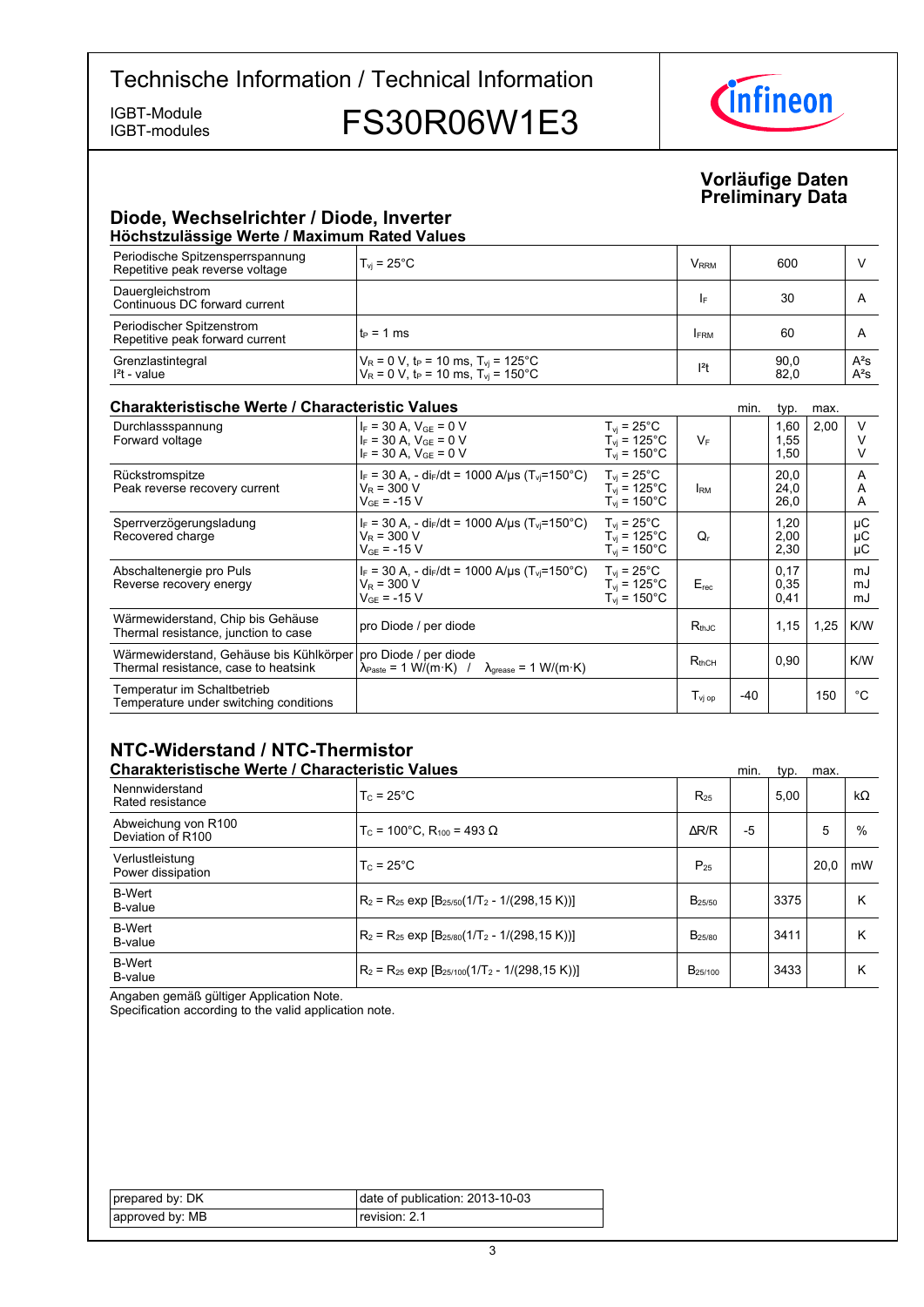IGBT-modules

IGBT-Module<br>IGBT-modules FS30R06W1E3



## **Vorläufige-Daten Preliminary-Data**

| <b>Modul / Module</b>                                                                     |                                                                                         |                          |       |                                |      |           |
|-------------------------------------------------------------------------------------------|-----------------------------------------------------------------------------------------|--------------------------|-------|--------------------------------|------|-----------|
| Isolations-Prüfspannung<br>Isolation test voltage                                         | RMS, $f = 50$ Hz, $t = 1$ min.                                                          | <b>V</b> <sub>ISOL</sub> |       | 2,5                            |      | kV        |
| Innere Isolation<br>Internal isolation                                                    | Basisisolierung (Schutzklasse 1, EN61140)<br>basic insulation (class 1, IEC 61140)      |                          |       | Al <sub>2</sub> O <sub>3</sub> |      |           |
| Kriechstrecke<br>Creepage distance                                                        | Kontakt - Kühlkörper / terminal to heatsink<br>Kontakt - Kontakt / terminal to terminal |                          |       | 11,5<br>6,3                    |      | mm        |
| Luftstrecke<br>Clearance                                                                  | Kontakt - Kühlkörper / terminal to heatsink<br>Kontakt - Kontakt / terminal to terminal |                          |       | 10,0<br>5,0                    |      | mm        |
| Vergleichszahl der Kriechwegbildung<br>Comperative tracking index                         |                                                                                         | CTI                      |       | > 200                          |      |           |
|                                                                                           |                                                                                         |                          | min.  | typ.                           | max. |           |
| Modulstreuinduktivität<br>Stray inductance module                                         |                                                                                         | $L_{\rm sCF}$            |       | 25                             |      | nH        |
| Modulleitungswiderstand, Anschlüsse -<br>Chip<br>Module lead resistance, terminals - chip | $T_c = 25^{\circ}$ C, pro Schalter / per switch                                         | $R_{CC' + FF'}$          |       | 4,50                           |      | $m\Omega$ |
| Lagertemperatur<br>Storage temperature                                                    |                                                                                         | $T_{\sf stg}$            | $-40$ |                                | 125  | °C        |
| Anpresskraft für mech. Bef. pro Feder<br>mountig force per clamp                          |                                                                                         | F                        | 20    |                                | 50   | N         |
| Gewicht<br>Weight                                                                         |                                                                                         | G                        |       | 24                             |      | g         |

Der Strom im Dauerbetrieb ist auf 30 A effektiv pro Anschlusspin begrenzt The current under continuous operation is limited to 30 A rms per connector pin

| prepared by: DK | date of publication: 2013-10-03 |
|-----------------|---------------------------------|
| approved by: MB | revision: 2.1                   |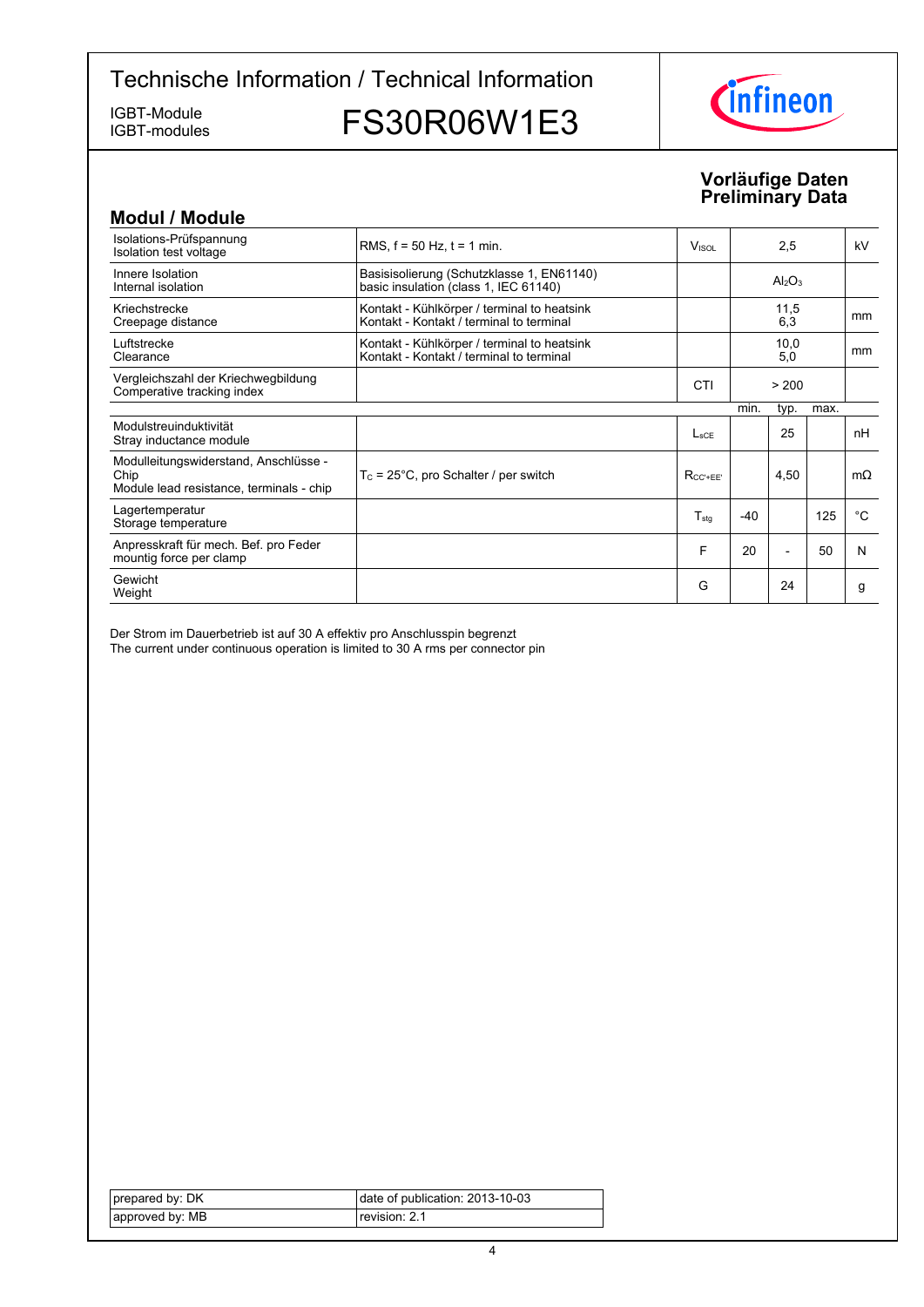## Technische Information / Technical Information IGBT-Module<br>IGBT-modules FS30R06W1E3 IGBT-modules



## **Vorläufige-Daten Preliminary-Data**



#### **Übertragungscharakteristik-IGBT,Wechselrichter-(typisch) transfer-characteristic--IGBT,Inverter(typical)**  $I_{C}$  = f (V<sub>GE</sub>)

 $\rm V_{CE}$  = 20 V



**Ausgangskennlinienfeld-IGBT,Wechselrichter-(typisch) output-characteristic-IGBT,Inverter-(typical)**  $I_C = f(V_{CE})$  $T_{\text{vj}}$  = 150 $^{\circ}$ C



#### **SchaltverlusteIGBT,Wechselrichter-(typisch) switching-losses--IGBT,Inverter-(typical)**  $E_{on}$  = f (l<sub>C</sub>),  $E_{off}$  = f (l<sub>C</sub>)

 $V_{GE}$  = ±15 V, R<sub>Gon</sub> = 15 Ω, R<sub>Goff</sub> = 15 Ω, V<sub>CE</sub> = 300 V

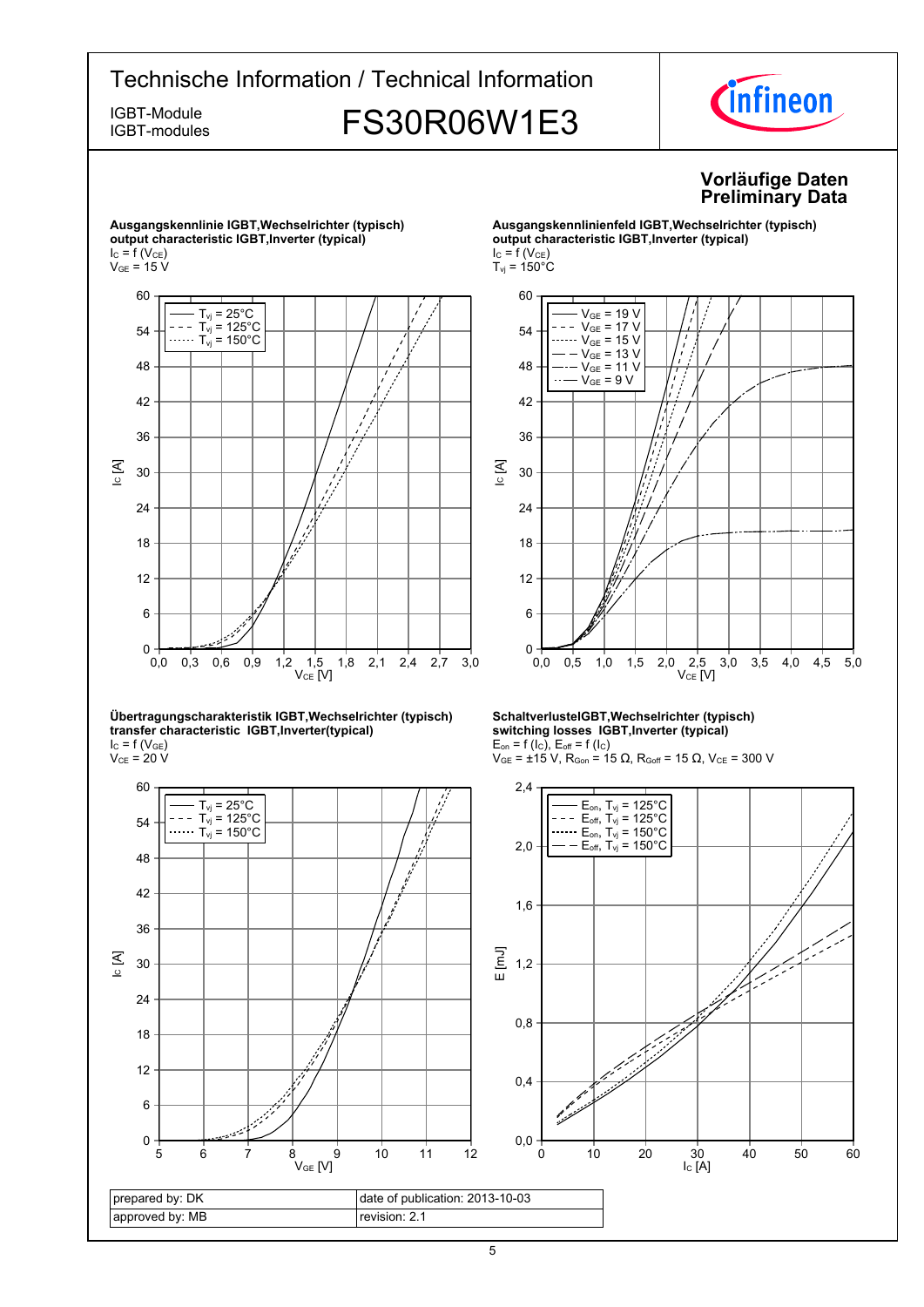

6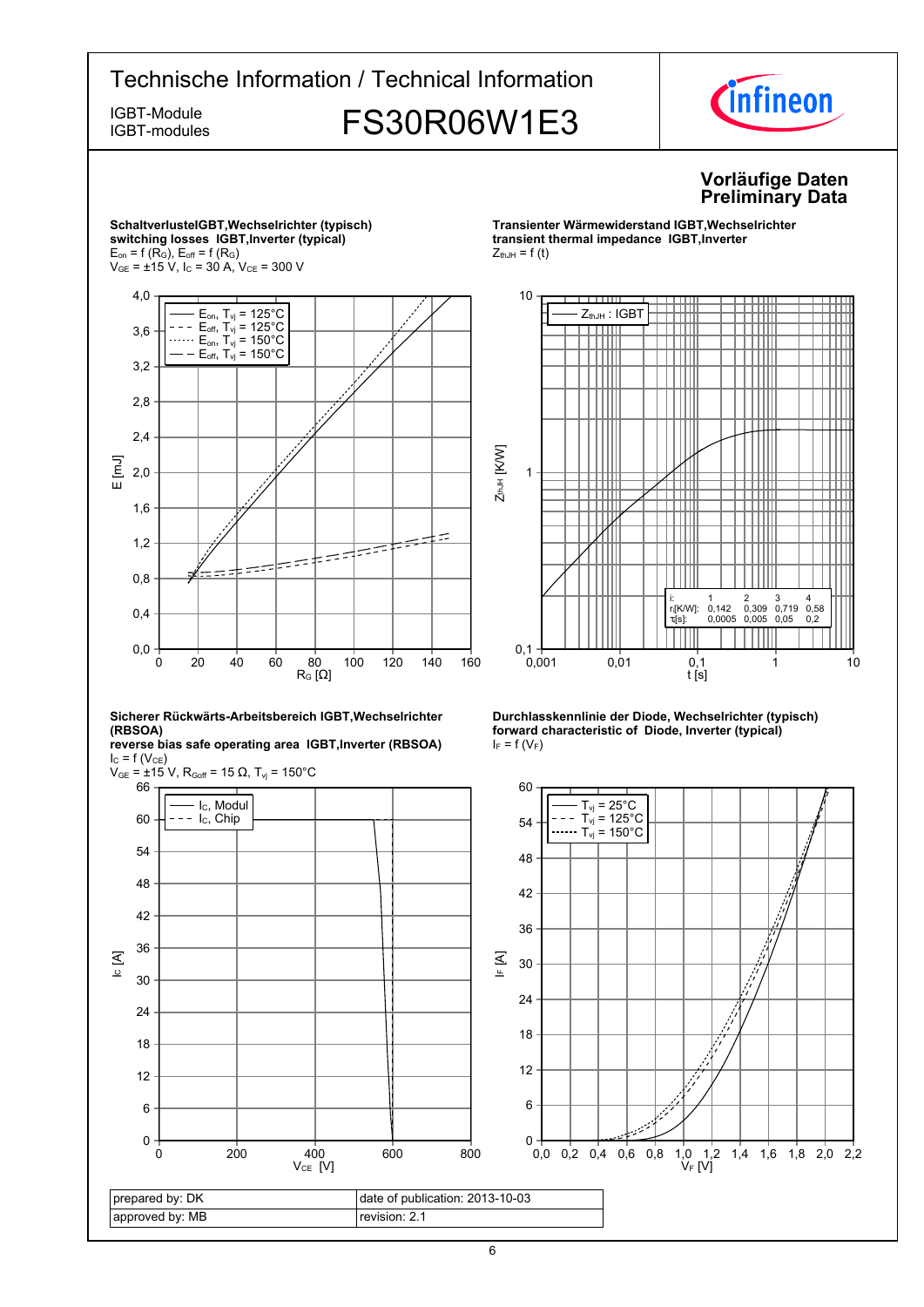IGBT-modules

# IGBT-Module<br>IGBT-modules FS30R06W1E3



## **Vorläufige-Daten Preliminary-Data**



## **Schaltverluste-Diode,-Wechselrichter-(typisch)**  $s$ witching losses Diode, Inverter (typical)



## **NTC-Widerstand-Temperaturkennlinie-(typisch) NTC-Thermistor-temperature-characteristic-(typical)**

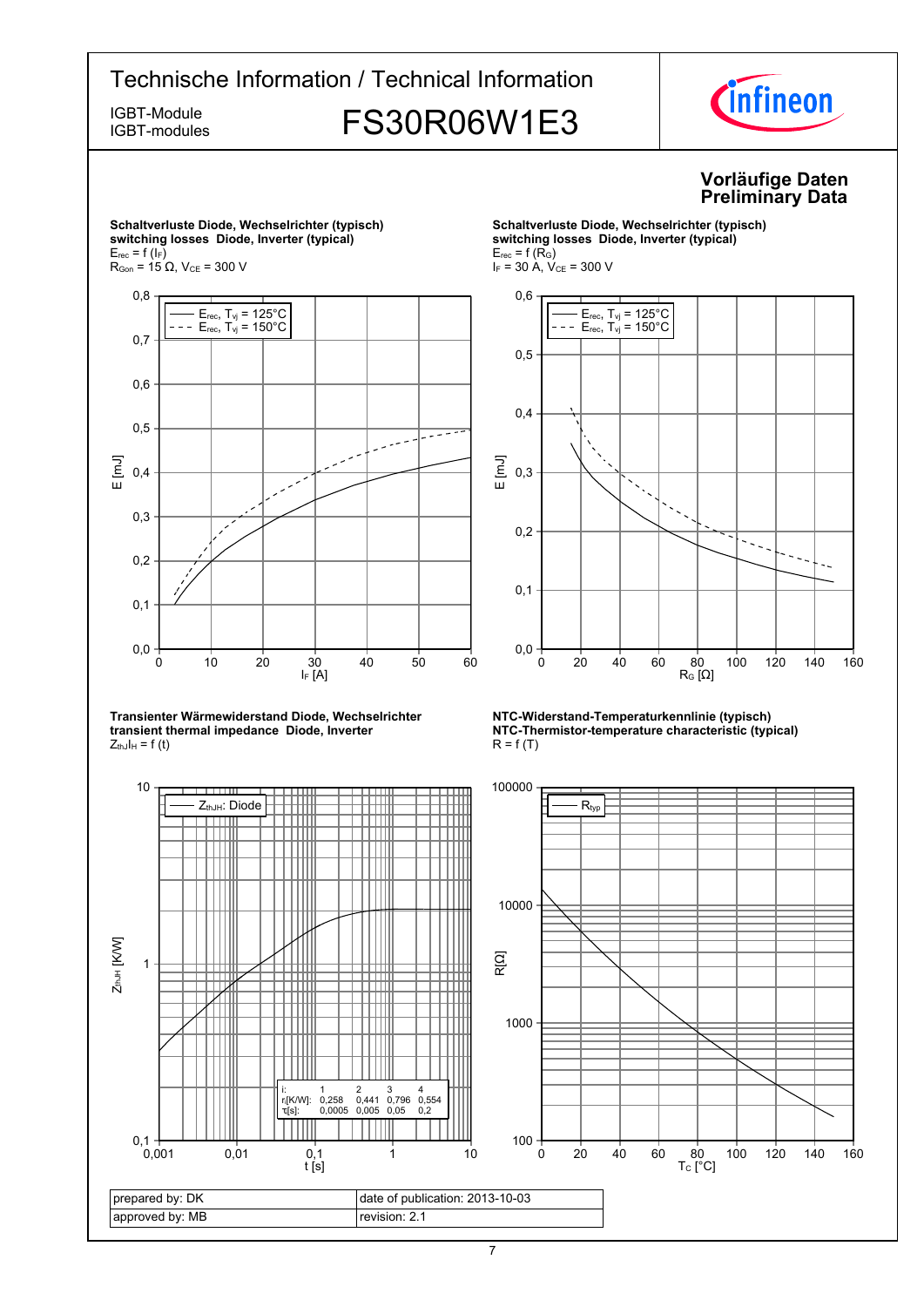IGBT-modules

IGBT-Module<br>IGBT-Modules FS30R06W1E3